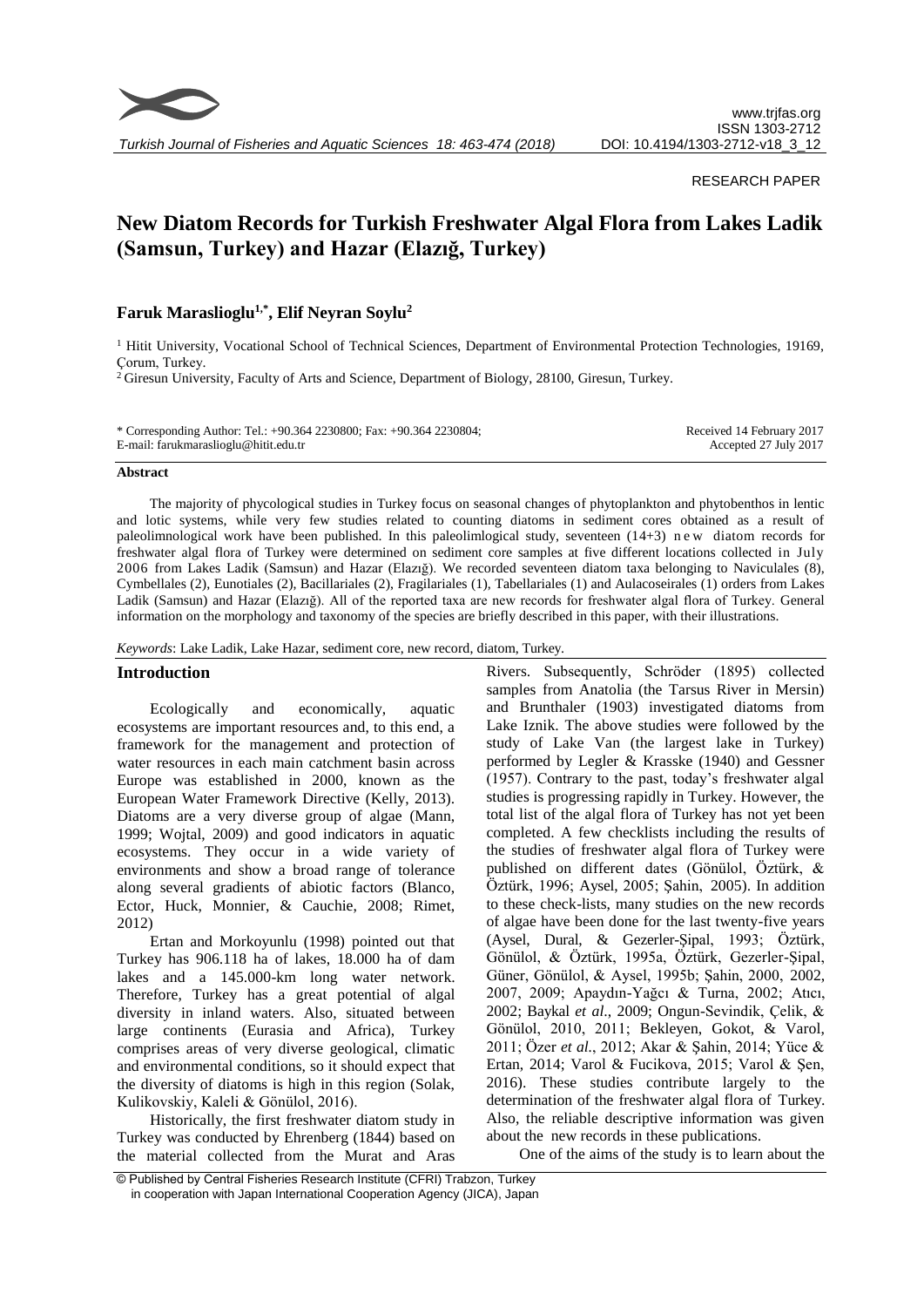past ecology of the lake and to determine the effect of the changes in the fault on this ecology based on the diatom records accumulated on the sediment cores. Another aim of this study which is also the purpose of this paper is to determine whether there is a new diatom record for the Turkish Freshwater Algal Flora. The present study constitutes the first phase of the studies to be prepared in line with these purposes. We think that this study will contribute to the diatom flora of Turkey.

## **Materials and Methods**

## **Study Area**

When selecting the sampling areas in accordance with the purpose of our study, it was taken into consideration that both lakes are located on the East Anatolian Fault (the Master Fault). Therefore, while one of our sampling areas was the Lake Ladik from the Middle Black Sea Region, the other was the Lake Hazar from the Eastern Anatolia Region.

Lake Ladik (40°50′N to 41°00′N, 35°40′E to 36°05′E) is located within the borders of the Ladik district of Samsun Province in the central Black Sea region of Turkey (Figure 1). The lake, approximately 5 km-long and 2 km-wide, has an elevation of 867 m and a depth of seasonally ranging between 2.5 and 6.0 m. Lake Ladik has a drainage area of 141.40 km<sup>2</sup> (SHW, 1997). In addition to Küpecik, Çakırgümüş and Talıcak inlet streams, the lake is fed by small streams coming from the Akdağ Mountain. Water level of the lake is controlled by the Tersakan stream that flows into Yeşilırmak River. Lake Ladik was classified as an eutrophic lake (Maraşlıoğlu, Soylu, & Gönülol, 2005) but it is under natural protected area due to its floating islands (Bulut, 2012). Prior to 1958 when a regulator was constructed at the Tersakan outlet, the natural size of the lake was much smaller (Figure 1). This regulator could only stabilized the water level of the lake. Following the improvement of the regulator in 1986, the water depth in the lake has increased significantly and has become its present state (SHW, 1997).

Lake Hazar, formed by faulting of the Eastern Anatolia Fault, is a tectonic lake located at 38°31′ N, 39°25′ E. Lake Hazar covers about 100 km<sup>2</sup> of the basin area with an NE-trending elongated-shape along the East Anatolian Fault. The Hazar Basin is a 25 kmlong, 7 km-wide and 216 m-deep depression located on the central section of the East Anatolian Fault zone at a mean elevation of 1250 m and predominantly overlain by Lake Hazar. This basin has been described previously as a pull-apart basin because of its rhombic shape and an apparent fault step-over between the main fault traces situated at the southwestern and northeastern ends of the lake. According to bathymetrical measurement of the lake, various maximum depths ranging between 80 and 210 m (Figure 2). The bathymetry map shows two distinct areas: an irregular 216 m-deep sub-basin in the northeastern half of the lake and a much flatter and shallower sub-basin occupying its southwestern half. These two main sub-basins have been named the Deep and Flat basins to facilitate the description of the basin. Hazar Basin sediments are predominantly sourced from two main drainage systems discharging into the lake at its southwestern and northeastern ends (Hempton, Dunne, & Dewey, 1983). The northeastern drainage system comprises several streams with small drainage areas, whereas the southwestern system is mainly dominated by the Kürk River, which drains a large area and forms a significant alluvial fan at the southwestern coast of the lake (Figure 2). (Moreno *et al.*, 2011).

### **Sampling and Identification**

Sediments were sampled in both Lakes Ladik and Hazar using a UWITEC gravity corer in July



**Figure 1.** Location of the sediment core labeled as "LA-001" core reference in Lake Ladik. The gray-shaded area is the approximate natural extend of the lake before it became a water reservoir in 1958.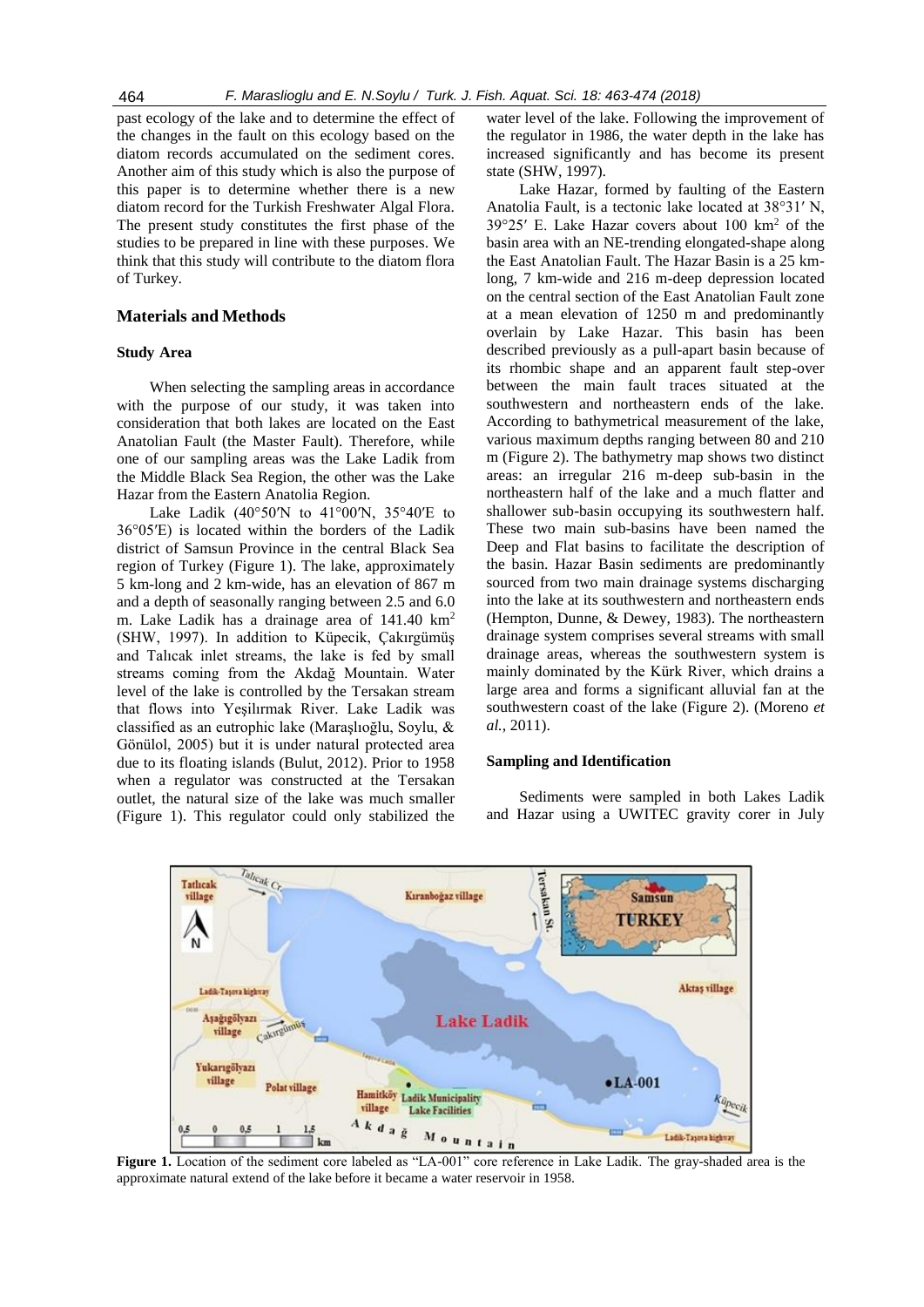2006. In Lake Hazar, 84 and 94 cm-long cores were collected from the southwestern edge of the lake at water depths of about 5 meter (HZ002 and HZ003, respectively). The other two cores in Hazar, 74 and 62 cm-long, were obtained at water depths of 20 and 57 meters (HZ005 and HZ006, respectively). In Lake Ladik, LA001 core recovered the top 62 cm of the sedimentary sequence at a water depth of 4 meter. The coordinates, lengths and taken depths of the cores are shown in Table 1. The cores remained refrigerated in dark and at 4-6 ˚C temperature before sub-sampling in the laboratory prior to analysis.

Diatom valves were separated from the organic matrix of the sediments using standard techniques defined by Batterbee (1986). Small samples of dry sediment (0.5-1 g) were digested in a solution of 50:50 concentrated sulfuric and nitric acid. Digestion was accelerated by placing the samples in a boiling water bath for 1 h. Digested slurries were rinsed several times in distilled water until neutral pH was reached. On a slide warmer, slurries were dried overnight on coverslips, and then mounted onto microscope slides using Naphrax, a permanent mounting medium.

Diatom valves were enumerated and identified under oil immersion (1000X magnification) using an Olympus BX41 microscope. For each slide, a minimum of 300 valves was counted along a transect. Species identifications were based primarily on the Krammer and Lange-Bertalot (1991a, 1991b, 1999a, 1999b). We checked checklist of Aysel (2005) and the database of Turkish algae (Gönülol, 2017), to determine new taxa for Turkish freshwater algal flora. The current accepted nomenclature has been checked with AlgaeBase (Guiry & Guiry, 2017) and the author names are given in abbreviated form according to Brummit and Powel (1992).

## **Results and Discussion**

A total of seventeen (14+3) diatoms: Naviculales (8), Cymbellales (2), Eunotiales (2), Bacillariales (2), Fragilariales (1), Tabellariales (1) from Bacillariophyceae classis and Aulacoseirales (1) from Coscinodiscophyceae classis were listed below. **Divisio:** [Bacillariophyta](http://www.algaebase.org/browse/taxonomy/?id=139141)

**Class:** [Bacillariophyceae](http://www.algaebase.org/browse/taxonomy/?id=4337)

**Order:** [Naviculales](http://www.algaebase.org/browse/taxonomy/?id=4490)

**Family:** [Brachysiraceae](http://www.algaebase.org/browse/taxonomy/?id=77637)

**Genus:** *[Brachysira](http://www.algaebase.org/browse/taxonomy/?id=77657)* Kützing, 1836

*Brachysira brebissonii* Ross, 1986 (Figure 3, a)

**Synonyms:** *Navicula aponina* var. *brachysira* Kütz. *Navicula brachysira* Brébisson ex Rabenhorst *Navicula serians* var. *minima* Grunow *Navicula serians* var. *minor* Grunow *Anomoeoneis brachysira* (Brébisson ex Rabenhorst) Cleve

*Schizonema brachysirum* (Brébisson) Kuntze *Anomoeoneis serians* f. *minor* Boyer *Anomoeoneis serians* var. *brachysira* (Brébisson



**Figure 2.** The bathymetry map and sediment core locations of Lake Hazar (H002, H003, H005, H006).

|  | <b>Table 1.</b> The coordinates, lengths and taken depths of the cores in Lakes Hazar and Ladik |  |
|--|-------------------------------------------------------------------------------------------------|--|

|       | Core         | Coordinate   |              | Depth | Length |
|-------|--------------|--------------|--------------|-------|--------|
|       | reference    | N.)          | (E.)         | (m)   | (cm)   |
| Hazar | <b>HZ002</b> | 38°27'59.64" | 39°18'09.73" |       | 84     |
|       | <b>HZ003</b> | 38°28′13.72″ | 39°18'00.15" |       | 92     |
|       | <b>HZ005</b> | 38°27'41.31" | 39°18'39.64" | 20    | 68     |
|       | <b>HZ006</b> | 37°27'26.73" | 39°19'11.18" | 57    | 74     |
| Ladik | <b>A001</b>  | 40°53'59.57" | 36°01'50.92" |       | 62     |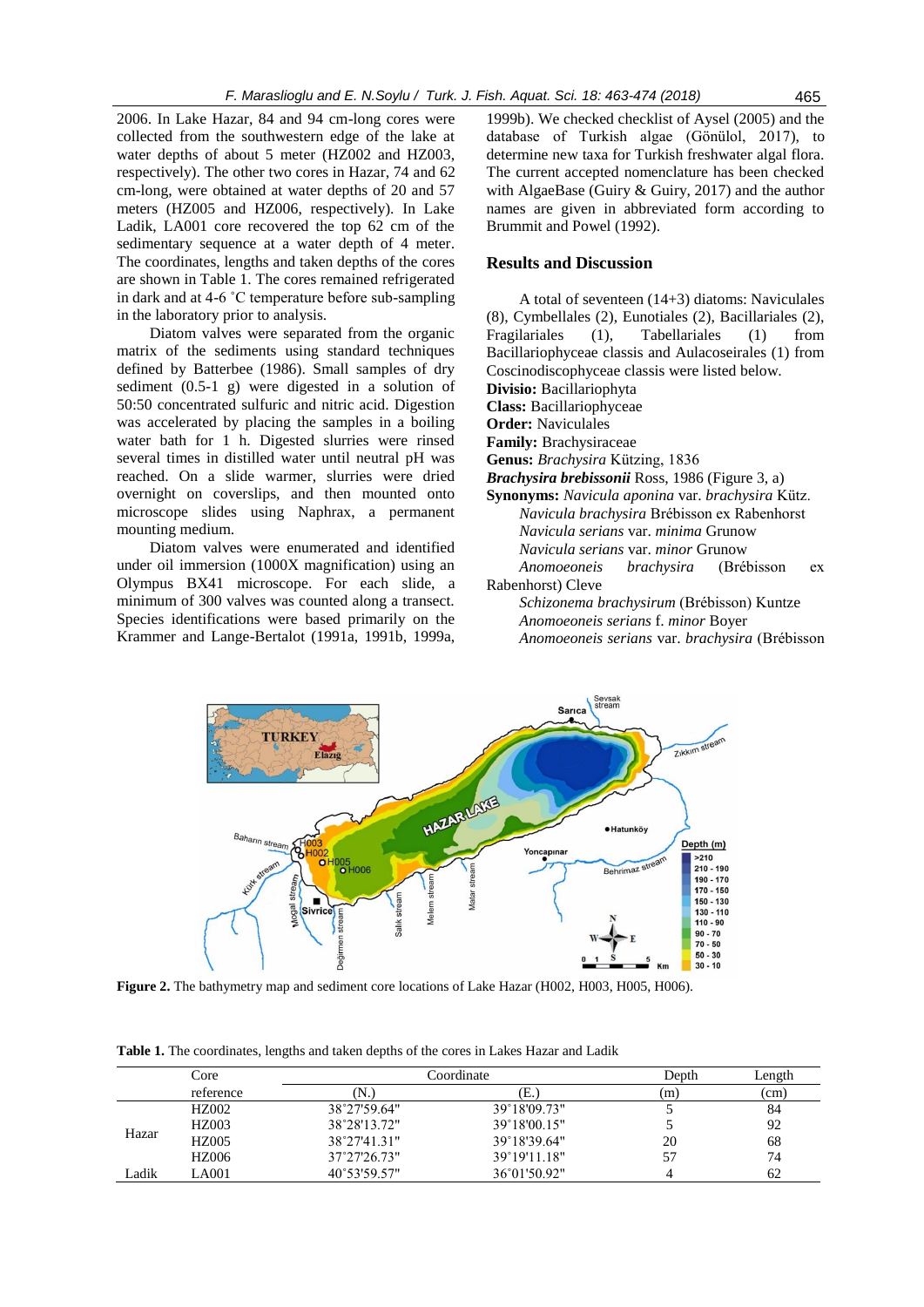ex Rabenhorst) Hustedt

*Anomoeoneis serians* var. *minor* (Grunow) F.W.Mills

*Anomoeoneis brachysira* var. *minima* (Grunow) A.Cleve

**Description:** Length range: 11-36 µm, width range: 4-8 µm, striae in 10 µm: 26-35. Valves are small, rhombic-lanceolate to elliptical-lanceolate with narrow rounded apices. Striae are weakly radiate from center to apex. The raphe is positioned within two ribs that lie on the external face of the valve (Hamilton, 2010).

**Habitat Characteristics:** This is a freshwater species and its general habitat is phytoplankton, benthic and fossil. *Brachysira brebissonii* is acidophilous, it has an affinity for environments with pH<7, with an optima of ~ 5.9 (Stevenson, Peterson, Kirschtel, King, & Tuchman, 1991). This taxon was widely distributed across North America in acidic waterbodies. In studies along the Altantic coastal plain this taxon was observed in ponds that were moderately acidic and oligotrophic to mesotrophic. Despite being widespread, it was usually found in low numbers. pH and TP optima (average weighted means, AWM) from four studies (Siver & Hamilton, 2011; Siver, Hamilton, Stachura-Suchoples, & Kociolek, 2005; Camburn & Charles, 2000; Gaiser & Johansen, 2000) range from 4.7-5.8 and 5.7-13.2 for pH and TP  $(\mu g/L)$ respectively. Also, *Brachysira brebissonii* is the most abundant taxa in dilute boreal and arctic lakes (Wolfe & Kling, 2001). We found this species at H005 and H006 stations of Lake Hazar in Elazığ (Turkey).

**Distribution:** *Europe* (Finland, Germany, Nederlands, Romania, Russia (Europe), Ireland, Spain, Baltic Sea, Britain, France, Italy, Macedonia, and Poland), *South-west Asia* (Iraq and Israel), *North America* (Northwest Territories, United States of America, Virginia, Alaska, Florida, Georgia, Great Lakes, New Jersey, Wyoming, NW USA and Tennessee), *South America* (Colombia and Brazil), *Asia* (Taiwan, China, Russia (Far East), and Nepal), *Atlantic Islands* (Iceland), *Pacific Islands* (Hawaiian islands), *Africa* (Ghana and Kenya), *Australia and New Zealand* (New Zealand, Tasmania, New South Wales, Northern Territory, Queensland, Western Australia, and Victoria) (Guiry & Guiry, 2017).

*Brachysira styriaca* (Grunow) R.Ross, 1986 (Figure 3, b)

**Basionym:** *[Navicula styriaca](http://www.algaebase.org/search/species/detail/?species_id=rf7d96fd73b3a2b98)* Grunow

**Synonyms:** *[Navicula styriaca](http://www.algaebase.org/search/species/detail/?species_id=Nf7d96fd73b3a2b98)* Grunow

 *Frustulia styriaca* [\(Grunow\) De Toni](http://www.algaebase.org/search/species/detail/?species_id=mdf86327a3b92b699) *[Brebissonia styriaca](http://www.algaebase.org/search/species/detail/?species_id=nf5fdb0162fd10610)* (Grunow) Kuntze *[Anomoeoneis styriaca](http://www.algaebase.org/search/species/detail/?species_id=C2f50dc990d042953)* (Grunow) Hust.

**Description:** Length range: 16-37 µm, width range: 4.9-7.1 µm, striae in 10 µm: 26-30. Valves are lanceolate with rounded, unprotracted apices. Striae are radiate. (Bahls, 2014).

**Habitat Characteristics:** This is a freshwater species and is widely distributed and locally abundant in northern and alpine regions of the Northern Hemisphere (Lange-Bertalot & Moser, 1994). This species appears to favour waters with pH readings of <7 (Foged, 1974; Siver *et al.*, 2005). We found this species at H006 station of Lake Hazar in Elazığ (Turkey).

**Distribution:** *Europe* (Finland, Germany, Romania, Russia (Europe), Ireland, Spain, Baltic Sea, Britain, France, Italy, Macedonia, and Poland), *North America* (Northwest Territories, Alaska, Great Lakes, NW USA, United States of America), *Africa* (Sudan), *Asia* (Russia (Far East)), Atlantic Islands (Iceland), *Pacific Islands* (Hawaiian Islands), *Australia and New Zealand* (New South Wales, Queensland, Victoria, Australia, New Zealand, Tasmania) (Guiry & Guiry, 2017).

*Brachysira cymbelliformis* Metzeltin and Lange-Bert. 2007

**Description:** Valves strongly dorsiventral like in *Encyonema* or *Amphora*. Length 12.7-30 µm, breadth 4-7 µm. Raphe straight, filiform. Striae subparallel in central parts becoming progressively radiate towards the apices,  $21-22$  in 10  $\mu$ m (Metzeltin & Lange-Bertalot, 2007).

**Habitat Characteristics:** This is a fossil species seemingly without extant populations. This is a freshwater species. We found this species at H002 in Lake Hazar stated as a lake with oligotrophic conditions by Koçer and Şen (2012). This species has been only found in Florida Peat of the United States by Lange-Bertalot up to now (Metzeltin & Lange-Bertalot, 2007).

**Distribution:** According to algaebase, there is no information about the bio-geography of this species. **Family:** Naviculaceae

**Genus:** *Caloneis* Cleve, 1894

*Caloneis silicula* **var.** *truncata* (Kütz.) Meister, 1912 (Figure 3, c)

**Basionym:** *[Navicula truncata](http://www.algaebase.org/search/species/detail/?species_id=x751b84ae825cfb75)* Kütz.

**Synonym:** *Caloneis ventricosa* (Ehrenb.) F.Meister var. *minuta* (Grunow) R.M.Patrick

**Description:** Length range: 25-31 µm, width range: 7-8 µm. Valves are linear and biconstricted, with apices rounded. The raphe is lateral and arched slightly. The striae are radiate to parallel. (Donkin, 2012).

**Habitat Characteristics:** This is a freshwater species. We found this taxon at H003 and H006 stations of Lake Hazar in Elazığ (Turkey).

**Distribution:** *Europe* (Netherlands and Romania) and *Asia* (China) (Guiry & Guiry, 2017).

**Family:** [Naviculales incertae sedis](http://www.algaebase.org/browse/taxonomy/?id=114590)

**Genus:** *Chamaepinnularia* Lange-Bert. and Krammer, 1996

*Chamaepinnularia bremensis* (Hust.) Lange-Bert., 1996 (Figure 3, d)

**Basionym:** *Navicula bremensis* Hust.

**Description:** Valves linear, broadest at the middle with apices rounded. Length 9-12 µm, breadth 2-3 µm. Raphe filiform, with dilated external proximal ends. Striae radiate, not punctate, 18-20/10 µm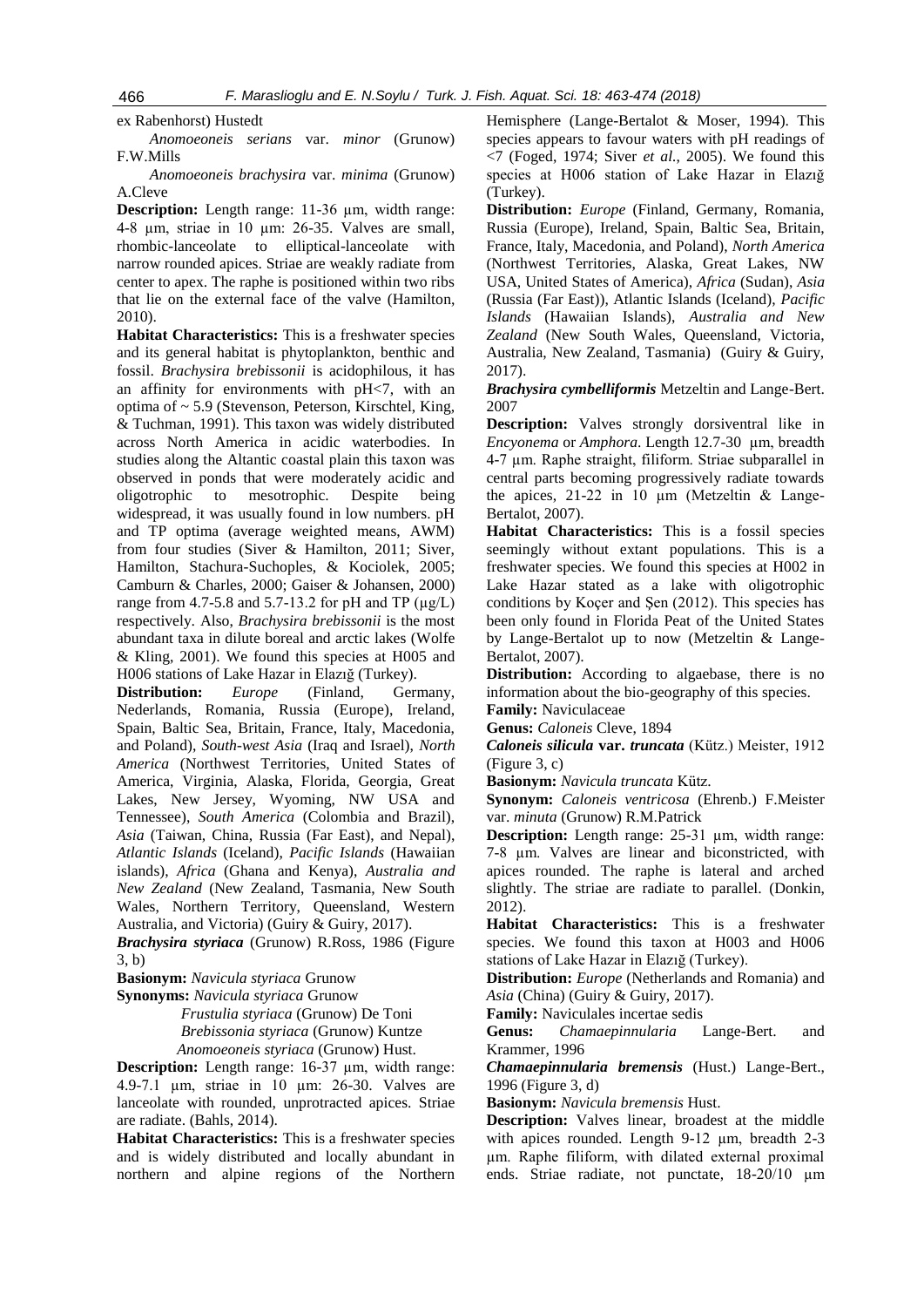(Lange-Bertalot & Metzeltin, 1996).

**Habitat Characteristics:** This is a freshwater/terrestrial species. We found this species at H002, H003 and H005 stations of Lake Hazar in Elazığ (Turkey).

**Distribution:** *Europe* (Britain, Germany and Netherlands), *North America* (United States of America and NW USA), *Asia* (Russia (Far East)), *Australia and New Zealand* (New Zealand, Northern Territory and Tasmania) (Guiry & Guiry, 2017).

**Family:** Naviculaceae

**Genus:** *[Navicula](http://www.algaebase.org/browse/taxonomy/?id=77661)* Bory, 1822

*Navicula ammophila* Grunow, 1882 (Figure 3, e)

**Description:** Length range: 27-31 µm, width range: 6.0-6.8 µm, striae in 10 µm: 14-16. Valves are lanceolate to linear-lanceolate with protracted apices. The central area is round. Striae are straight and slightly radiate around the center, becoming parallel, then convergent at the apices (Potapova, 2011).

**Habitat Characteristics:** This is a freshwater species. We found this species at H005 station of Lake Hazar in Elazığ (Turkey).

**Distribution:** *Europe* (Adriatic Sea, Baltic Sea, Germany and Netherlands), *North America* (Mexico, Mississippi and NW USA) and *Africa* (Ghana) (Guiry & Guiry, 2017).

*Navicula minima* Grunow, 1880(Figure 3, f)

**Synonyms:** *Schizonema minimum* (Grunow) Kuntze

*Navicula minutissima* Grunow *Navicula atomoides* Grunow *Navicula tantula* Hust.

**Description:** Length range: 5-18 µm, width range: 2.0-4.5 µm (Krammer & Lange-Bertalot, 1999a). Valves linear to linear-elliptical with bluntly rounded apices. Striae fine, slightly radiate but shorter and more widely spaced at the centre, forming a butterflyshaped to rectangular central area. Raphe fissures straight, slightly expanded at the centre.

**Habitat Characteristics:** This is a freshwater species and its general habitat is periphyton, epiphyte and fossil. *Navicula minima* mainly occurs at pH>7 (Alkaliphilous). Its saprobicity is αmeso/polysaprobous in Netherlands. This species is tolerant of moderate pollution and heavy organic pollution. According to TDI (UK), this species mainly occurs between 0.35 and 1.0 mg/l filtrable phosphate (Van Damm, Mertens, & Sinkeldam, 1994; Rott *et al*., 1999; Kelly *et al.*, 2001). This species was also found by Montoya-Moreno, Sala, Vouilloud, Aguirre, and Plata (2013) in a lagoon. We found this species at H003 and H006 stations of Lake Hazar in Elazığ (Turkey).

**Distribution:** *Europe* (Baltic Sea, Black Sea, Britain, Czech Republic and/or Slovakia, Finland, Germany, Ireland, Italy, Russia (Europe), Romania, and Spain), *South-west Asia* (Iraq), *Atlantic Islands*, *North America*, *South America*, *Africa*, *Asia*, *Pacific Islands*, *Australia and New Zealand* (Guiry & Guiry, 2017).

*Navicula caenosus* J.R.Carter and Bailey-Watts, 1981 **Description:** Valves are 25 µm long and 7 µm broad with striae 3 in 10 µm (Hartley, Barber, Carter, & Sims, 1996).

**Habitat Characteristics:** This is a freshwater species. It is reported, a study in Scotland, to be found in lochs (Williams & Reid, 2002). We found this species at H005 station of Lake Hazar in Elazığ (Turkey).

**Distribution:** *Europe* (Britain) (Hartley, Ross, & Williams, 1986; Hartley *et al*., 1996; Whitton, John, Kelly, & Haworth, 2003).

**Order:** Cymbellales

**Family:** Cymbellaceae

**Genus:** *Cymbella* C.Agardh, 1830

*Cymbella cymbiformis* **var.** *nonpunctata* Fontell, 1917 (Figure 3, m)

**Description:** Length range: 25-87 µm, width range: 9-15 µm, dorsal striae in 10 µm: 10-15, ventral striae in 10 µm: 11-16 (Patrick & Reimer, 1975). Large forms found in a study exceeded the length range given above from his taxon (Johansen, Rushforth, Orbendorfer, Fungladda, & Grimes, 1983). The valve of these large forms is often curved transapically and swollen in the midregion.

**Habitat Characteristics:** This is a freshwater species. According to the our finding it is also a fossil species. We found this taxon at H003 and H006 stations of Lake Hazar in Elazığ (Turkey).

**Distribution:** *Europe* (Britain, Germany, Russia (Europe), Netherlands and Romania), *South-west Asia* (Iraq), *North America* (Indiana, Iowa, Michigan, Montana, and United States of America), *Asia* (China and Taiwan), *Australia and New Zealand* (Western Australia) (Guiry & Guiry, 2017).

**Family:** Gomphonemataceae

**Genus:** *Gomphonema* Ehrenb., 1832

*Gomphonema anjae* Lange-Bert. and Reichardt, 1991 **Description:** Valve is 18  $\mu$ m long and 5  $\mu$ m broad with striae 7 in 10 µm (Reichardt & Lange-Bertalot, 1991).

**Habitat Characteristics:** *Gomphnema anjae* is a phytoplanktonic species with freshwater habitat. This species was also found in a lagoon (Colombia) (Montoya-Moreno *et al.*, 2013) and in Animas river (USA), where heavy metals loading is present (Sgro, Poole, & Johansen, 2007). Otherwise, it is a fossil species found in some sediment core samples (Voigt, Grüger, Baier, & Meischner, 2008; Loakes, 2015). We found this species at H003 station of Lake Hazar in Elazığ (Turkey).

**Distribution:** *Europe* (Germany and Netherlands), *North America* (NW USA) and *South America* (Colombia) (Guiry & Guiry, 2017).

**Order:** Eunotiales

**Family:** Eunotiaceae

**Genus:** *Eunotia* Ehrenb., 1837

*Eunotia soleirolii* (Kütz.) Rabenhorst, 1864 (Figure 3, g)

**Basionym:** *[Himantidium soleirolii](http://www.algaebase.org/search/species/detail/?species_id=fa55b7458772ee0d2)* Kütz.

**Synonyms:** *[Himantidium soleirolii](http://www.algaebase.org/search/species/detail/?species_id=Ba55b7458772ee0d2)* Kütz.

*[Eunotia pectinalis](http://www.algaebase.org/search/species/detail/?species_id=y53a90a7ec1d25635)* var. *soleirolii* (Kütz.)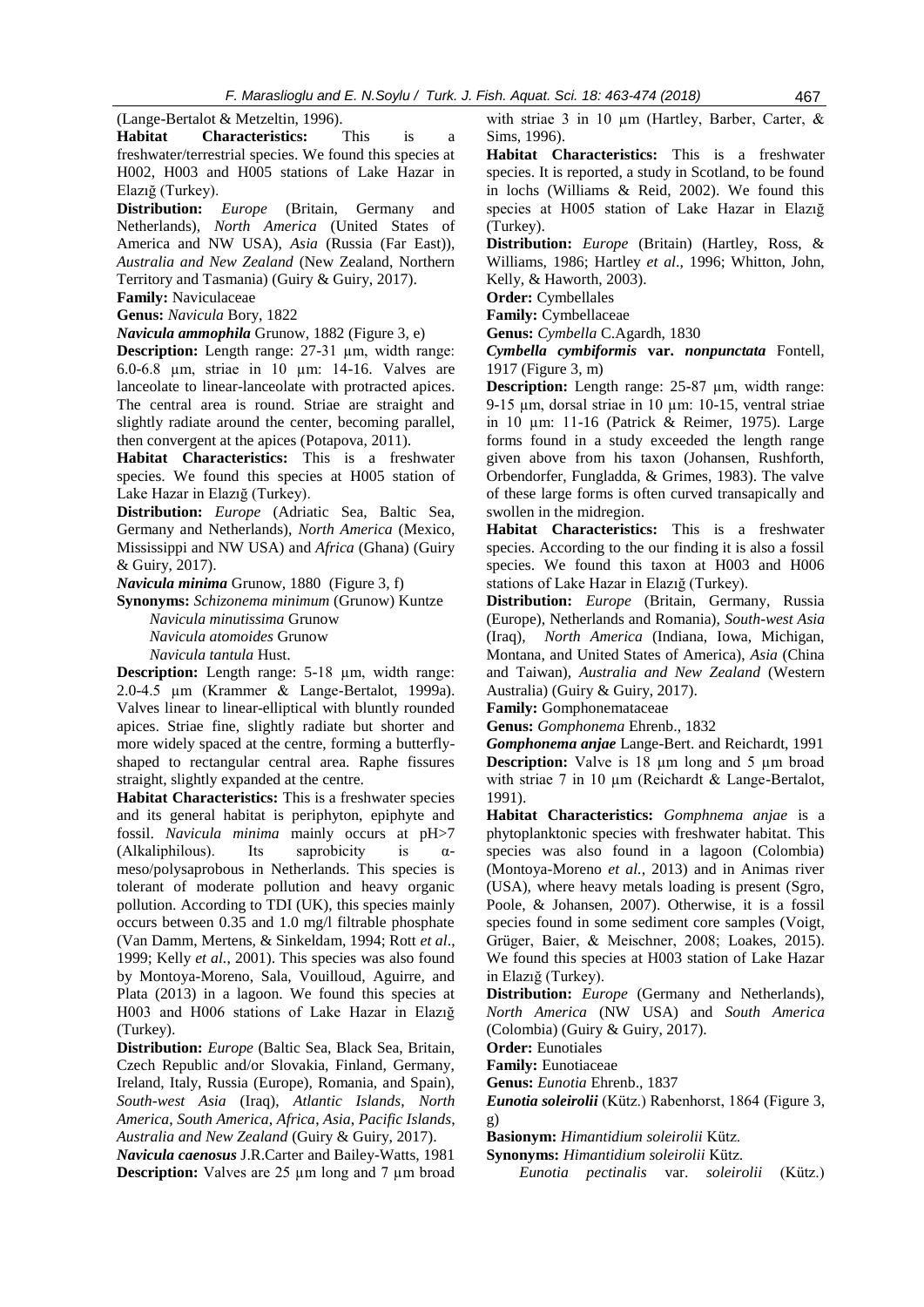## [H.F.Van Heurck](http://www.algaebase.org/search/species/detail/?species_id=y53a90a7ec1d25635)

**Description:** Length range: 30-65 µm, width range: 3-4 µm, striae in 10 µm: 12-14. Valve linear-lunate in shape. It forms filaments in which the frustules contain internal septae (Ortiz-Lerín & Cambra, 2007).

**Habitat Characteristics:** *Eunotia soleirolii*, a periphytic algae living in freshwaters, is a fossil species. This species was also found by Montoya-Moreno *et al.* (2013) in a river and a lagoon. We found this species at H005 station of Lake Hazar in Elazığ (Turkey).

**Distribution:** *Europe* (Britain, Finland, Germany, Poland, Corsica, Netherlands and Romania), *North America* (New Hampshire, New Jersey, Northwest Territories, NW USA, Tennessee, United States of America), *South America* (Colombia), *Asia* (Russia (Far East) and Korea), *Pacific Islands* (Hawaiian Islands), *Australia and New Zealand* (New Zealand) (Guiry & Guiry, 2017).

*Eunotia ambivalens* Lange-Bert. and Tagliaventi, 2011 (Figure 3, h)

**Synonym:** *[Eunotia bilunaris](http://www.algaebase.org/search/species/detail/?species_id=S9ecc5e4f7615b0db)* var. *linearis* (Okuno) [Lange-Bert. and Nörpel](http://www.algaebase.org/search/species/detail/?species_id=S9ecc5e4f7615b0db)

**Description:** Length range: 44-205 µm, width range: 3.5-5.5 µm, striae in 10 µm: 9-12. Valves are very slender, elongated with parallel margins and slightly bent to almost straight. Transapical striae is dense and regular. Raphe is in the valve surface with a strokeshaped appendage (Ortiz-Lerín & Cambra, 2007).

**Habitat Characteristics:** This is a freshwater species. We found this species at LA-001 station of eutrophic Lake Ladik in Samsun (Turkey).

**Distribution:** *Europe* (Germany and Netherlands) and *Asia* (Russia (Far East)) (Guiry & Guiry, 2017). According to some records, this species was also found in Bulgarian (Isheva & Ivanov, 2014) from Europe and in some states from North-South America (Bahls, 2009; Montoya-Moreno *et al.*, 2013).

**Order:** [Bacillariales](http://www.algaebase.org/browse/taxonomy/?id=4416)

**Family:** [Bacillariaceae](http://www.algaebase.org/browse/taxonomy/?id=77640)

**Genus:** *[Nitzschia](http://www.algaebase.org/browse/taxonomy/?id=77651)* Hassall, 1845

*Nitzschia acula* (Kütz.) Hantzsch, 1861 (Figure 3, ı)

**Basionym:** *Synedra acula* Kütz.

**Synonyms:** *Synedra acus* var. *acula* (Kütz.) Grunow  *Nitzschia dissipata* var. *acula* (Kütz.) Van

Heurck

**Description:** Valves are 115-235 µm long, 2.8-3.6 µm broad, narrow, linear and needle like, striae 16-18 in 10 μm (Krammer & Lange-Bertalot, 1999b).

**Habitat Characteristics:** This is a freshwater species, benthic. The species was also found by some researchers in the lake where the pH is low (Camburn & Charles, 2000), but we found this species at H003 station of Lake Hazar stated as an alkaline lake by Koçer and Şen (2012), in Elazığ (Turkey). The optimal TP consumption per year is 63.2 μg/L (Bennion, 1994). Tychoplanktonic; Usually found in freshwater and brackish water environment. *Nitzschia acula* markedly prefers less oxygeneted waters but higher nutrient concentrations and is dominant in lentic waters of irrigations channels and marshes. (Pardal, Marques, & Graça, 2002).

**Distribution:** *Europe* (Baltic Sea, Britain, Germany, Ireland, Macedonia, and Spain), *South-west Asia* (Iran), *North America* (Alaska, Great Lakes, NW USA, Québec, Mexico and United States of America), *Asia* (Mongolia and Taiwan), *Australia and New Zealand* (Queensland and Tasmania) (Guiry & Guiry, 2017).

*Nitzschia siliqua* Archibald (Figure 3, i)

**Synonym:** *Nitzschia pseudocarinata* Cholnoky 1970 **Description:** Valves linear, with margins parallel, tapering quickly to narrow apices with knob-like ends. Length 19-21 um, breadth 3-4 um. Keel narrow, and keel puncta indistinct, numbering about the same as the striae,  $20-22$  in 10  $\mu$ m (Krammer & Lange-Bertalot, 1988).

**Habitat Characteristics:** *Nitzschia siliqua* is a rare species. So, habitat information of this species is not available on record. But we found this species at H005 in oligotrophic Lake Hazar in Elazığ (Turkey).

**Distribution:** *Europe* (Netherlands), *North America* (NW USA and United States of America), *Australia and New Zealand* (Queensland) (Guiry & Guiry, 2017).

**Order:** [Tabellariales](http://www.algaebase.org/browse/taxonomy/?id=77844)

**Family:** [Tabellariaceae](http://www.algaebase.org/browse/taxonomy/?id=77883)

**Genus:** *[Tabellaria](http://www.algaebase.org/browse/taxonomy/?id=77985)* Ehrenb. ex Kütz., 1844

*Tabellaria quadriseptata* B.M.Knudson, 1952 (Figure 3, j)

**Description:** Length range: 23-130 um, width range: 6-9 µm. Valve is linear between inflated area and poles. Septa are few (usually 4) (Krammer & Lange-Bertalot, 1991b).

**Habitat Characteristics:** *Tabellaria quadriseptata* a freshwater species. This species is mainly occurs at pH<5.5 (Acidobiontic). Saprobicity is oligosaprobous (i.e. oxygen saturation  $(\%) > 85$ , BOD<sub>5</sub><2) in Netherlands. This species is very sensitive to pollution. According to TDI (UK), *T. quadriseptata* occurs optimum between 0.01 and 0.035 mg/l filtrable phosphate and prefers low nutrient concentrations (Van Damm *et al*., 1994; Rott *et al*., 1999; Kelly *et al*., 2001). We found this species at LA-001 station of eutrophic Lake Ladik in Samsun (Turkey).

**Distribution:** *Europe* (Belgium, Britain, Germany, and Netherlands), *South-west Asia* (Iraq) and *North America* (Alaska, California, Great Lakes, Minnesota, New Jersey, NW USA, Québec, and United States of America) (Guiry & Guiry, 2017).

**Order:** Fragilariales

**Family:** Fragilariaceae

**Genus**: *Staurosira* Ehrenb., 1843

*Staurosira construens* **var.** *exigua* (W.Sm.) H.Kobayasi, 2002 (Figure 3, k)

**Basionym:** *[Triceratium exiguum](http://www.algaebase.org/search/species/detail/?species_id=n1d5dd941d842841f)* W.Sm.

**Synonyms:** *[Triceratium](http://www.algaebase.org/search/species/detail/?species_id=K1d5dd941d842841f) exiguum* W.Sm. *Fragilaria exigua* [\(W.Sm.\) Lemmermann](http://www.algaebase.org/search/species/detail/?species_id=r42db0c211844308d) *[Fragilaria construens](http://www.algaebase.org/search/species/detail/?species_id=h9550b4bae711edfe)* var. *exigua* (W.Sm.) Schulz **Description:** Length:  $9 \mu m$ , width:  $3 \mu m$ , depth:  $3 \mu m$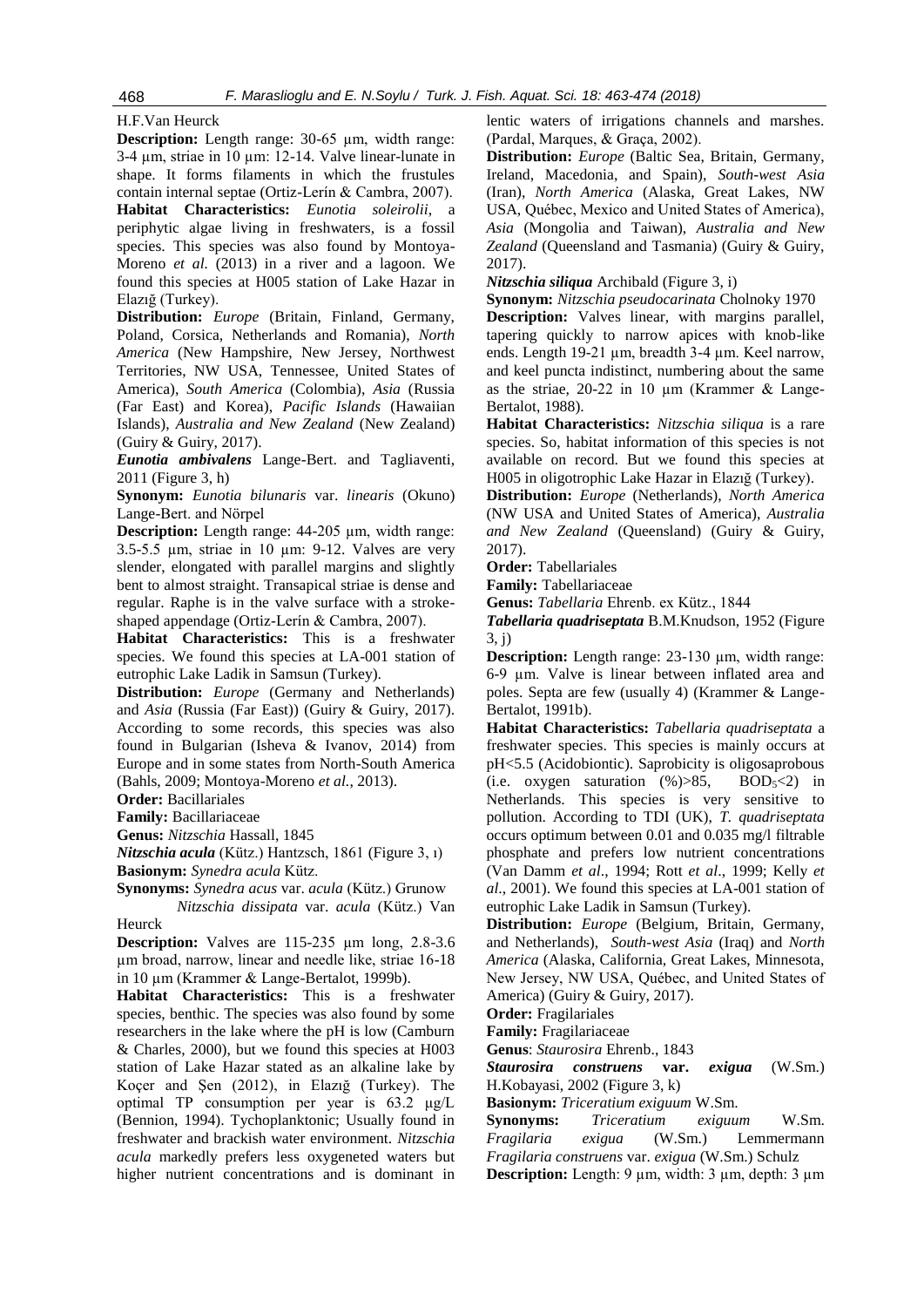(Krammer & Lange-Bertalot, 1991a).

**Habitat Characteristics:** This is a freshwater species. We found this taxon at H005 station of Lake Hazar in Elazığ (Turkey).

**Distribution:** *Europe* (Britain, Ireland, and Netherlands), *North America* (United States of America), *Australia and New Zealand* (New Zealand) (Guiry & Guiry, 2017).

**Class:** Coscinodiscophyceae

**Order:** Aulacoseirales

**Family:** Aulacoseiraceae

**Genus:** *Aulacoseira* Thwaites, 1848

*[Aulacoseira](http://westerndiatoms.colorado.edu/taxa/genus/Aulacoseira) alpigena* (Grunow) Krammer, 1991 (Figure 3, l)

**Basionym**: *Melosira distans* var. *alpigena* Grunow

**Synonyms**: *Melosira distans* var. *alpigena* Grunow

 *Melosira italica* var. *alpigena* (Grunow) A.Cleve

 *Aulacoseira distans* var. *alpigena* (Grunow) Simonsen

 *Aulacoseira lirata* var. *alpigena* (Grunow) E.Y.Haworth

**Description:** Frustules are cylindrical and 4-15  $\mu$ m in diameter, with a mantle height of 4-7 µm. The valve face is unornamented except for one row of marginal areolae. Spines are located at the end of each pervalvar costa. (Potapova, 2009).

**Habitat Characteristics:** This is a freshwater phytoplanktonic species. We found this species at H003 station of Lake Hazar in Elazığ (Turkey).

**Distribution:** *Europe* (Ireland, Netherlands, Spain, Sweden, Britain, Russia (Europe), Baltic Sea, Germany, Ireland, and Romania), *South-west Asia* (Bangladesh and Israel), *Atlantic Islands* (Iceland), *North America* (Alaska, Aleutian Islands, Great Lakes, Northwest Territories, NW USA, Tennessee and United States of America), *South America* (Brazil, Colombia), *Asia* (Mongolia, Korea, Russia (Far East), and Mongolia), *Africa* (Ghana), *Australia and New Zealand* (New Zealand) (Guiry & Guiry, 2017).

The number of diatoms have been estimated to include approximately  $10^5$  species in over 1,000 genera (Mann, 1999; Fourtanier and Kociolek, 1999, 2003). However, Ichimura (1996) has suggested that the total number of diatom species worldwide is probably not less than  $2 \times 10^5$ . Diatoms would thus be confirmed as the most species-rich group algae. In total, more than 800 diatom taxa have been found in Turkish lentic and lotic systems to date. The diversity of diatoms in Turkey are relatively low compared to the total number worldwide. The number of diatoms in Turkey are also low compared to other countries, such as Korea (1,000 diatom species) (Park, Lee, Kang, & Lee, 2014). Some genera such as *Navicula*, *Nitzschia*, *Cymbella*, *Surirella*, and *Cyclotella* have the high species diversity in Turkey. Morover, many of these diatoms frequently reported from water bodies in Turkey are taxa well known in European and Asiatic areas because of seeing commonly there,

too (Solak & Wojtal, 2012). To date, the taxa listed in the results of Ladik and Hazar sediment cores have not been recorded in Turkey (Gönülol *et al.*, 1996; Aysel, 2005; Solak, Ector, Wojtal, Ács, & Morales, 2012; Solak *et al.,* 2016; Ongun-Sevindik *et al.*, 2011).

The trophic structures of the both lakes differ from each other. While Lake Ladik is nutrient-rich eutrophic lake (Maraşlıoğlu *et al.*, 2005), Lake Hazar has oligotrophic characters (Koçer & Şen, 2012). So, it is quite normal that the species composition derived from ecological difference of the two lakes is different. Also, when we compare the two lakes in terms of age, it is seen that Lake Hazar is an older lake. Anyway, Moreno *et al*. (2011) stated in a study that Lake Hazar level was ~80 m lower at the start of the Holocene than in 2007 and may have reached its present height only during the last two centuries. This information also confirms that the Lake Hazar is a rather old lake due to being avaliable since the Holocene period. Therefore, it was not too surprising for us that the most of the new diatom records were found in Lake Hazar. While 14+1 new diatom taxa were found in Hazar sediment, 2 new diatom taxa were found in Ladik sediment

According to the algaebase records (Guiry & Guiry, 2017), Bacillariophyceae class constitutes about 80% of Bacillariophyta division and Naviculales order with 4996 species forms the extensive group in the this class. With 1824 species, order Cymbellales forms the second largest group in this class after order Naviculales. This supports the results of which we have found in our study. Among the new diatom records, the Naviculales order from Bacillariophyceae contains the highest (8) records.

*Navicula* cells are extremely common (in freshwater or marine, epipelic); hardly a sample can be taken of epipelon without encountering this genus (Round *et al.*, 1990). The prevalence of *Navicula caenosus* species is not very broad. So, according to the records, the species was previously detected in Houlma Water, Shetland (Williams & Reid, 2002).

*Brachysira* cells are especially common in oligotrophic lakes and bogs (Round *et al.*, 1990). Freshwater or marine (1 species) to hypersaline; epipelic. Lange-Bertalot & Moser (1994) report that *B. styriaca* is widely distributed and locally abundant in northern and alpine regions of the Northern Hemisphere and that it is a good indicator of oligotrophic and oligosaprobic waters. We found in line with three new diatom records of the *Brachysira* genus including *B. styriaca* in oligotrophic Lake Hazar. *Brachysira* is a remarkable genus. Although *B. aponica* species was found in marine samples from all world, the other species from *Brachysira* genus were equally widely dispersed but only in freshwater. Some species are abundant in acidic (low conductivity) freshwaters and others are reported from more alkaline sites (Round *et al.*, 1990). Wolfe and Kling (2001) stated that *Brachysira brebissonii* to be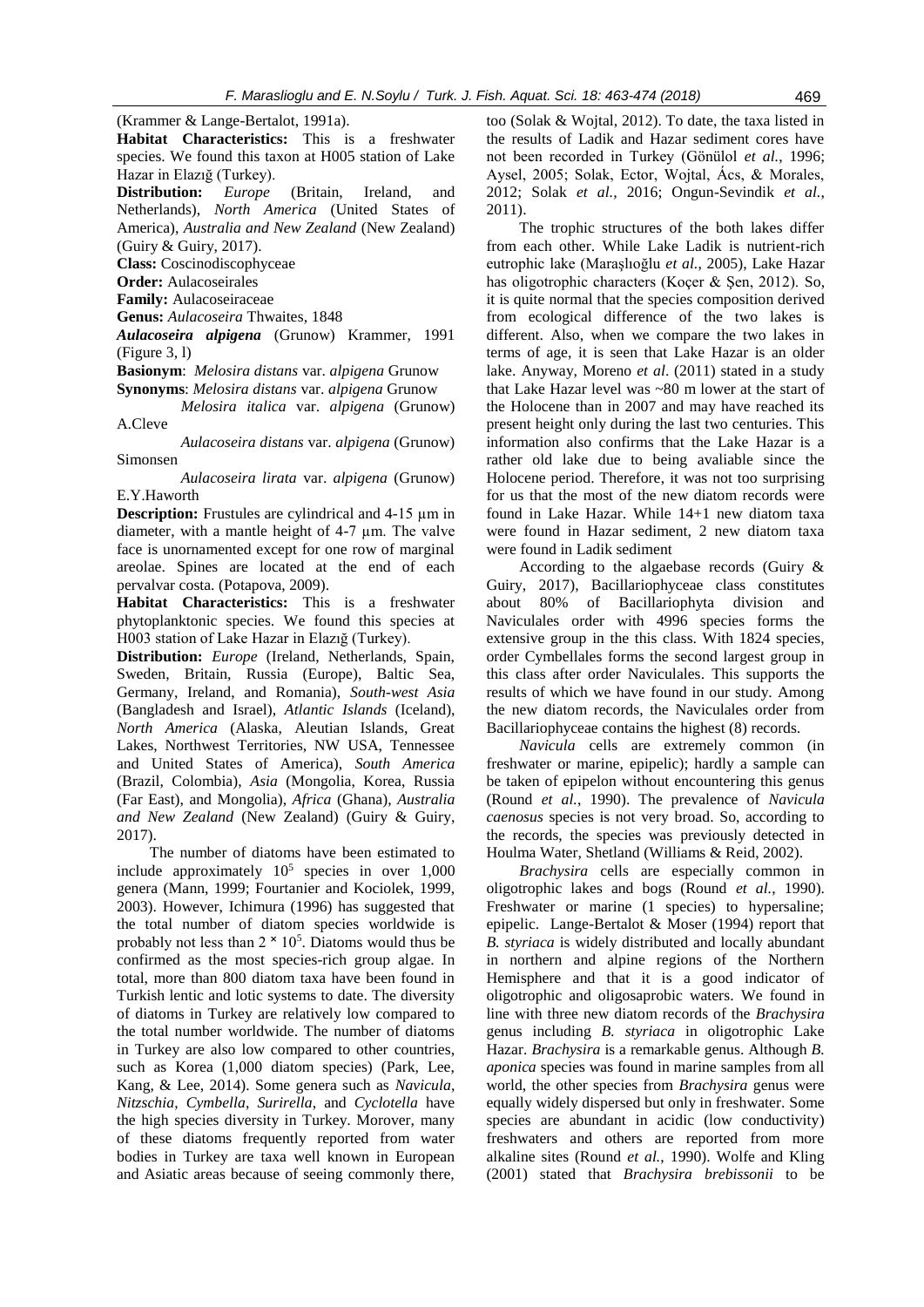cosmopolitan and acidophilous. pH and TP optima (average weighted means, AWM) from four studies (Siver & Hamilton, 2011; Siver *et al.*, 2005; Camburn & Charles, 2000; Gaiser & Johansen, 2000) range from 4.7-5.8 to 5.7-13.2 for pH and TP  $(\mu g/L)$ respectively. But we found this species in Lake Hazar expressed as an alkaline soda lake by Koçer and Şen (2012) due to having the mean pH value of 9.1. Similarly, Kilroy (2007) found that *B. brebissonii* species was abundant in New Zealand subalpine mire pools with alkaline character. This result confirms our findings. *Brachysira brebissonii* is highly polymorphic with respect to valve shape. Wolfe and Kling (2001), in a survey on some *Brachysira* species, noted that *B. brebissonii* has the co-occurrence of lanceolate, elliptical, and more rostrate forms in valve outline. They suggested that the slightly rostrate forms of the species which other authors had applied the subspecific designations of var. or fo. *thermalis*, not be considered distinct from *B. brebissonii*. Otherwise, *B. arctoborealis* is proposed for the rhombic forms that commonly co-occur with *B. brebissonii* and *B. microcephala. B. arctoborealis* is distinct from *B. brebissonii* with respect to both valve morphometry and copula structure, and, as an indicator of low pH environments, should be identified as distinct from *B. brebissonii* in ecological and paleolimnological studies.

*Nitzschia* cells are found from freshwater to marine; usually epipelic or planktonic. *N. acula* was found by Camburn and Charles (2000) at diatom flora of low-alkalinity lakes in Northeastern United States. However, this species was found in some lake sediments from Lakes Nicholls (Cameron, Tyler, Rose, Hutchinson, & Appleby, 1993) and Hazar with high alkalinity property. According to Pardal *et al*. (2002), *N. acula* prefers less oxygeneted waters with higher nutrient concentrations, such as *Cyclotella meneghiana*, *Melosira varians, Navicula phyllepta*  taxa and is dominant in lentic waters of irrigations channels and marshes. However, we found this species in oligotrophic Lake Hazar, which was stated by Koçer and Şen (2012) that it has higher oxygeneted waters and less nutrient concentrations.

*Eunotia* is a large genus that comprises around 200 species (VanLandingham, 1968). In this genus although numerous species are restricted to tropical areas, due to their environmental water preferences: low pH and conductivity, the genus has a world-wide distribution (Metzeltin & Lange-Bertalot, 1998; Sala *et al.*, 2002; Díaz-Castro *et al.*, 2003). The occasional cells found in marine fossil deposits dating back to the Eocene are surprising (Round *et al.*, 1990). *Eunotia* is essentially a freshwater diatom genus frequently associated with acidic waters (Slàdecek, 1986; Alles *et al*., 1991; Cameron, 1995; Pierre, 1996) and epiphyton and metaphyton of oligotrophic or dystrophic situations (Patrick & Reimer, 1966; Lange-Bertalot & Metzeltin, 1996). While only one of two new *Eunotia* records was found in oligotrophic Lake

Hazar, the other *Eunotia* record (*E. ambivalens*) was found in Lake Ladik, which has an eutrophic environment. Montaya-Moreno et al. (2013) stated that habitat of *Eunotia soleirolii* species is periphyton and fossil. This result confirms our findings that we found this species in sediment core of Lake Hazar. According to Patrick and Reimer (1966), *E. soleirolii* occurs predominantly in periodic water-bodies as well as under alkaline or acidic conditions, high or low electrolyte content. Also, Van Damm *et al.* (1994) stated that this species is circumneutral, mainly occurring at pH values about 7. Patrick and Reimer's result was confirmed by our findings that we found this species in sediment cores of alkaline Lake Hazar. *E. ambivalens* (syn: *E. bilunaris var. linearis*) is acidophilus, mainly occurring at pH<7 (Van Damm *et al*., 1994). However, we found this species in Lake Ladik which was stated as an alkaline lake by Maraşlıoğlu *et al.* (2005) due to pH values ranging between 8.0 and 9.0.

*Brachysira brebissonii*, *B. cymbelliformis*, *Navicula minima*, *Eunotia soleirolii*, *Gomphonema anjae*, and *Cymbella cymbiformis* var. *nonpunctata*, all were found in core sediments of Lake Hazar, are also fossil taxa. *Gomphonema anjae* species from these taxa is found in the phytoplankton of Germany [\(Ludwig & Schnittler 1996;](http://www.algaebase.org/search/bibliography/detail/?biblio_id=Ea816917e51a671ab) [Täuscher, 2014\)](http://www.algaebase.org/search/bibliography/detail/?biblio_id=q5e66bbe6b3f66498), Netherlands (Veen, Hof, Kouwets, & Berkhout, 2015) and North-South America Lakes [\(Bahls, 2009;](http://www.algaebase.org/search/bibliography/detail/?biblio_id=U67cbe359d9f8decb) [Montoya-Moreno](http://www.algaebase.org/search/bibliography/detail/?biblio_id=nc05eecfcdc4e3a72) *et al.*, 2013), and in the phytobenthos of the Lednice Ponds characterized as highly eutrophic because of rich in organic matter, with high calcium and salt contents (Kopp *et al*., 2012). Also, this species was recorded as a new taxon for Bulgarian algal flora in a study in Boyanska River (Isheva & Ivanov, 2014). Otherwise, in some studies it was found in sediment cores (Voigt *et al.*, 2008; Loakes, 2015). Ludwig and Schnittler (1996) reported that this taxon is also in red list category (endangered species) for Germany. According to the some Turkish records (Pala, 2007; Sıvacı, Barinova, Solak, & Çobanoğlu, 2013), only three of the six fossil taxa are new diatom records for freshwater algal flora of Turkey. In the some studies, it is stated that *C. cymbiformis* var. *nonpunctata* (Figure 3, m) was previously found by Şahin (1998), Sıvacı and Pabuçcu (2007), Baytut and Gönülol (2016). However, none of the previous studies are on sediment cores and in none of them has been found in fossil records. Two of the three studies were made on periphyton and the other one was on phytoplankton. According to algaebase data (Guiry & Guiry, 2017), however, it is a fossil taxon seemingly without extant populations. Besides, most studies in other countries (e.g. Laird Fritz, & Cumming, 1998; Ognjanova-Rumenova, 2001; Tingstad *et al.*, 2011; White, 2012), *C. cymbiformis* var. *nonpunctata* was found in the core sediments. Therefore, the other records found on *C. cymbiformis* var. *nonpunctata* from Turkey should be *C. cymbiformis* or *C. cymbiformis* var. *longa.*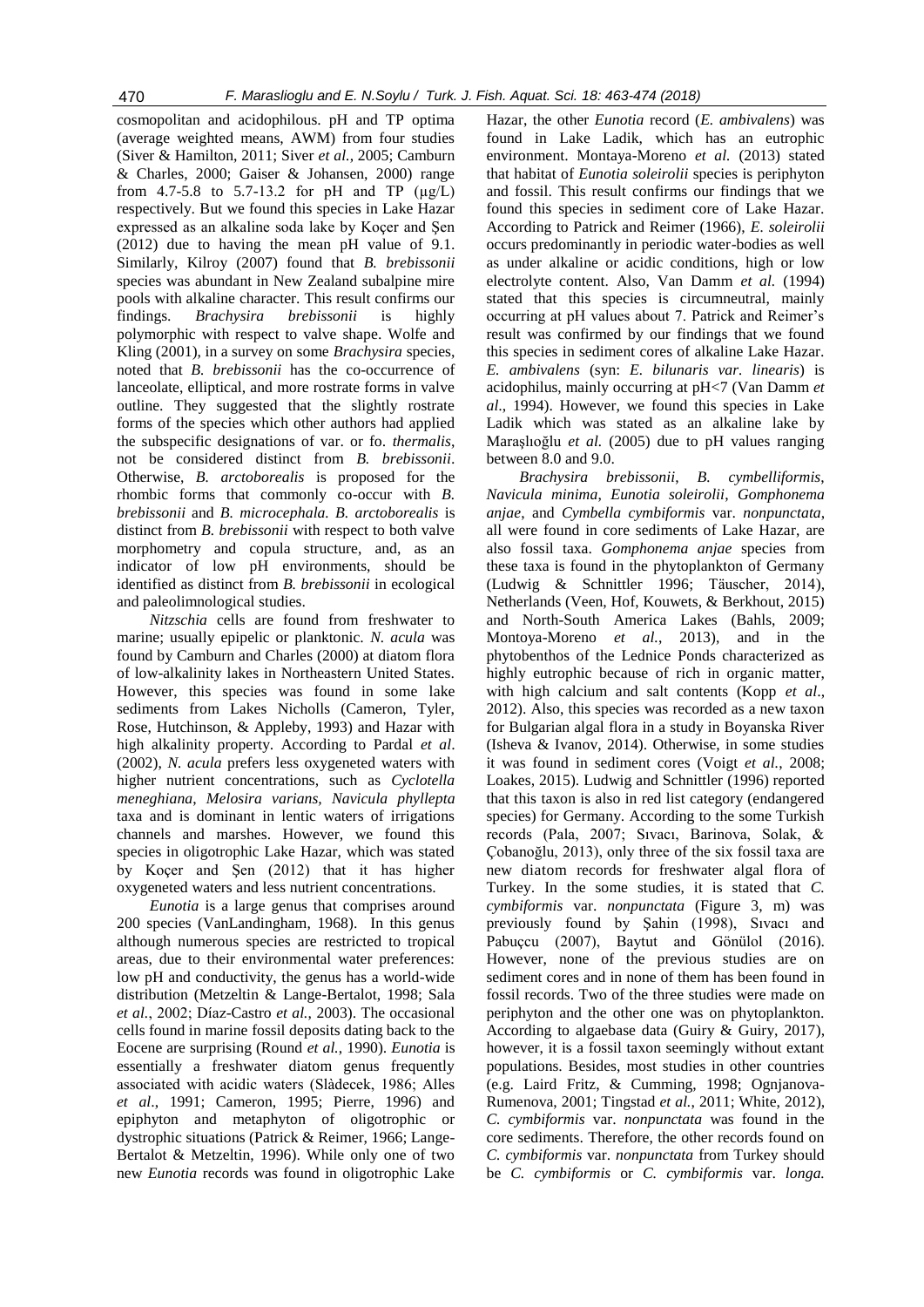Because these *Cymbella* taxa resemble each other and both species (*C. cymbiformis*, C*. cymbiformis* var. *longa*) were previously recorded by Aysel (2005). So, our opinion is that *C. cymbiformis* var. *nonpunctata*  taxon is the first record for the Turkey's recent diatom flora.

Algal flora studies require rigorous and longterm effort. Long-term monitoring and measuring of new records can prevent mistakes in the identification of species (Ongun Sevindik *et al*., 2010). Besides, when a species is identified the habitat and ecology informations of the species should also be considered in addition to the morphological characteristic information of the species. Furthermore, for accuracy, experts need constantly updated databases.

### **Acknowledgements**

We thank Ulaş Avşar and Aurelia Hubert Ferrari for their help in collecting sediment cores from the lakes. We also thank Arif Gönülol for checking the list of new records in this paper.

### **References**

- Akar, B., & Şahin, B. (2014). New desmid records of Karagöl Lake in Karagöl-Sahara National Park (Şavşat-Artvin/Turkey). *Turkish Journal of Fisheries and Aquatic Sciences*, 14(1), 269-274. http://dx.doi.org/10.4194/1303-2712-v14\_1\_29
- Alles, E., Nörpel-Schempp, M., & Lange-Bertalot, H. (1991). Zur Systematik und ökologie charakteristischer *Eunotia*-Arten (Bacillariophyceae) in elektrolytarmen Bachoberlaufen. *Nova Hedwigia*, 53, 171-213.
- Apaydın-Yağcı, M., & Turna, İ.İ. (2002). A new record for the algal flora of Turkey: Chaetomorpha crassa (C.ag.) kütz. (Cladophoraceae, Chlorophyceae). *Turkish Journal of Botany*, 26, 171-174. Retrieved from [http://dergipark.gov.tr/t](http://dergipark.gov.tr/)btkbotany/issue/ 11839/ 141429
- Atıcı, T. (2002). Nineteen new records from Sarıyar Dam Reservoir phytoplankton for Turkish Freshwater algae. *Turkish Journal of Botany*, 26, 485-490. Retrieved from http://ijaedu.ocerintjournals.org/tbtkbotany/issue/1183 6/141403
- Aysel, V. (2005). Check-List of the Freshwater Algae of Turkey. *Journal of the Black Sea/Mediterranean Environment*, 11(1), 1-124.
- Aysel, V., Dural, B., & Gezerler-Şipal, U. (1993). Two new records of Cyanophyceae for the Algal Flora of Turkey. *Turkish Journal of Botany*, 17, 263-266.
- Bahls, L. (2009). A checklist of diatoms from inland waters of the Northwestern United States. *Proceedings of the Academy of Natural Sciences of Philadelphia*, 158(1), 1-35. http://dx.doi.org/10.1635/053.158.0101
- Bahls, L. (2014). *Brachysira styriaca*. In Diatoms of the United States. Retrieved from [http://westerndiatoms.colorado.edu/taxa/species/b](http://westerndiatoms.colorado.edu/taxa/species/)rach ysira\_styriaca
- Batterbee, W. (1986). Diatom analysis. In B.E. Berglund (Ed.), *Handbook of Holocene Palaeoecology* (pp. 527-570). Wiley, Chichester, UK, The Blackburn

Press, 869 pp.

- Baykal, T., Akbulut, A., Açıkgöz, İ., Udoh, A.U., Yıldız, K., & Şen, B. (2009). New records for the freshwater algae of Turkey, *Turkish Journal of Botany*, 33, 141- 152. http://doi.org/10.3906/bot-0705-10.
- Baytut, Ö., & Gönülol, A. (2016). Phytoplankton distribution and variation along a freshwater-marine transition zone (Kızılırmak River) in the Black Sea. *Oceanological and Hydrobiological Studies*, 45(4), 453-465[. http://dx.doi.org/1](http://dx.doi.org/)0.1515/ohs-2016-0039
- Bekleyen, A., Gokot, B., & Varol, M. (2011). Thirty-four new records and the diversity of the Rotifera in the Turkish part of the Tigris River watershed, with remarks on biogeographically interesting taxa. *Sci Res Essays*, 6(30), 6270-6284. <http://dx.doi.org/> 10.5897/ SRE11.355
- Bennion, H. (1994). A diatom-phosphorus transfer function for shallow, eutrophic ponds in southeast England. *Hydrobiologia*, 275, 391-410. http://dx.doi.org/10.1007/BF00026729
- Blanco, S., Ector, L., Huck, V., Monnier, O., & Cauchie, H.M., (2008). Diatom assemblages and water quality assessment in the Duero Basin (NW Spain). *Belgian Journal of Botany*, 141(1), 39-50. http://dx.doi.org/10.2307/20794650
- Brummitt, R.K., & Powell, C.E. (1992). Authors of plant names. A list of authors of scientific names of plants, with recommended standart forms of their names, including abbreviations, London, England, Kew Royal Botanic Gardens, 4: 732 pp.
- Brunthaler, J. (1903). Phytoplankton aus Kleinasien Sitzungsber. Kaiserl. Akad. Wiss. *Math.-Naturwiss. Cl*., 112(1), 289-293.
- Bulut, İ. (2012). Floating islands of Turkey. Erzurum, Turkey, Megaofset Press.
- Camburn, K.E., & Charles, J.C. (2000). Diatoms of lowalkalinity lakes in the northeastern United States. Philadelphia, Pennsylvania, U.S.A., Academy of Natural Sciences of Philadelphia, Scientific Publications, 18: 152 pp.
- Cameron, N.G. (1995). The representation of diatom communities by fossil assemblages in a small acid lake. *Journal of Paleolimnology*, 14, 185-223. [http://dx.doi.org/1](http://dx.doi.org/)0.1007/ BF00735481
- Cameron, N.G., Tyler, P.A., Rose, N.L., Hutchinson, S., & Appleby, P.G. (1993). The Recent Paleolimnology of Lake Nicholls, Mount Field National-Park, Tasmania. *Hydrobiologia*, 269, 361-370.
- Díaz-Castro, J.G., Souza-Mosimann De, R.M., Laudares-Silva, R., & Forsberg, B.R. (2003). Composition of the periphytic diatom community of the Jaú river, Amazonas, Brazil. *Acta Amazonica*, 33(4),583-606. [http://dx.doi.org/10.1590/S0044-596720030004000](http://dx.doi.org/10.1590/S0044-596720030004000%200)  [05](http://dx.doi.org/10.1590/S0044-596720030004000%200)
- Donkin, S.A. (2012). The Natural History of the British Diatomaceae. General Books LLC, US, 22 pp.
- Ehrenberg, C.G. (1844). Untersuchungen über die kleinsten Lebensformen im Quellenlande des Euphrats und Araxes, so wie über eine an neuen Formen sehr reiche, marine Tripelbildung von den Bermuda-Inseln. *Bericht über die zur Bekanntmachung geeigneten Verhandlungen der Königlich Preussischen Akademie der Wissenschaften zu Berlin*, 1844, 253-275.
- Ertan, Ö.O., & Morkoyunlu, A. (1998). The algae flora of Aksu Stream (Isparta-Turkey). *Turkish Journal of Botany*, 22, 239-255. Retrieved from <http://dergipark.gov.tr/>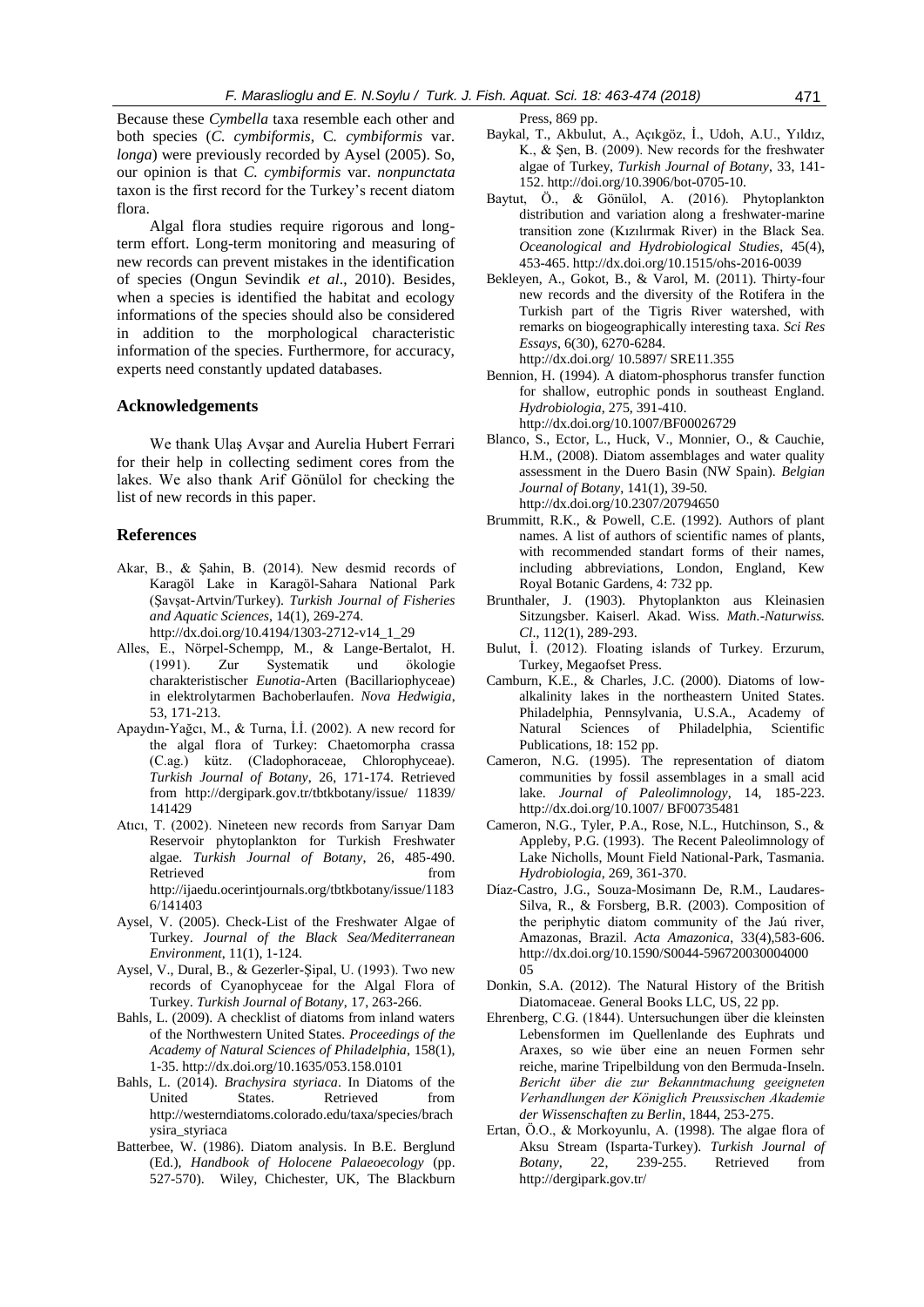tbtkbotany/issue/11862/141606

- Foged, N. (1974). Freshwater diatoms in Iceland. Bibliotheca Phycologica, Germany, J.Cramer Press, 15: 118pp.
- Fourtanier, E., & Kociolek, J.P. (1999). Catalogue of the diatom genera. *Diatom Research*, 14, 1-190. https://doi.org/10.1080/0269249X.1999.9705462
- Fourtanier, E., & Kociolek, J.P. (2003). Addendum to "Catalogue of the Diatom Genera". *Diatom Research*, 18, 245-258. <http://dx.doi.org/10.1080/0269249X.2003.9705590>
- Gaiser, E.E., & Johansen, J.R. (2000). Freshwater diatoms from Carolina bays and other isolated wetlands on the Atlantic coastal plain of South Carolina, U.S.A., with descriptions of seven taxa new to science. *Diatom Research*, 15(1): 75-130. http:// dx.doi.org/10.1080/0269249X.2000.9705487
- Gessner, F. (1957). Van Gölü. Zur Limnologie des großen Soda-Sees in Ostanatolien. *Archiv für Hydrobiologie,* 53, 1-22.
- Gönülol, A. (2017). Turkish algae electronic publication, Samsun, Turkey. Retrieved from [http://turkiyealgleri.omu.edu.tr](http://turkiyealgleri.omu.edu.tr/)
- Gönülol, A., Öztürk, M., & Öztürk, M. (1996). A check-list of the freshwater algae of Turkey. *Ondokuz Mayıs University Journal of Science*, 7(1), 8-46.
- Guiry, M.D., & Guiry, G.M. (2017). AlgaeBase, Worldwide electronic publication. Galway: National University of Ireland, Retrieved from [http://www.algaebase.org.](http://www.algaebase.org/)
- Hamilton, P. (2010). *Brachysira brebissonii*, In Diatoms of the United States. Retrieved from [http://westerndiatoms.colorado.edu/taxa/species/brach](http://westerndiatoms.colorado.edu/taxa/species/brachysira_brebissonii) [ysira\\_brebissonii](http://westerndiatoms.colorado.edu/taxa/species/brachysira_brebissonii)
- Hartley, B., Barber, H.G., Carter, J.R., & Sims, P.A. (1996). An atlas of British diatoms. Bristol, UK, Biopress Ltd. 601 pp.
- Hartley, B., Ross, R., & Williams, D.M. (1986). A checklist of the freshwater, brackish and marine diatoms of the British Isles and adjoining coastal waters. *Journal of the Marine Biological Association of the United Kingdom*, 66(3), 531-610. https://doi.org/ 10.1017/S0025315400042235
- Hempton, M.R., Dunne, L.A., & Dewey, J.F. (1983). Sedimentation in an active strike-slip basin, southeastern Turkey. *Journal of Geology*, 91, 401-412.
- Ichimura, T. (1996). Genome rearrangement and speciation in freshwater algae. *Hydrobiologia*, 336, 1-17. http://dx. doi.org/10.1007/978-94-017-0908-8\_1
- Isheva T., & Ivanov, P. (2014). Diatom diversity of springs and spring-fed streams in Vitosha Nature Park, Bulgaria. Sofia, Bulgaria, Annual of Sofia University, Faculty of Biology, Book 2, Vol. 99, 154 pp.
- Johansen, J.R., Rushforth, S.R., Orbendorfer, R., Fungladda, N., & Grimes, J.A. (1983). The Algal Flora of Selected Wet Walls in Zion National Park, Utah, USA. *Nova Hedwigia*, 38, 765-808.
- Kelly, M.G., Adams, C., Graves, A. C., Jamieson, J., Krokowski, J., Lycett, E.,….Wilkins, C. (2001). The Trophic Diatom Index: A user's manual. E2/TR2. Almondsbury, Bristol, UK, 135 pp.
- Kelly, M. (2013). Data rich, information poor? Phytobenthos assessment and the Water Framework Directive. *European Journal of Phycology*, 48(4), 437-450. http://dx. doi.org/10.1080/09670262.2013.852694

Kilroy, C. (2007). *Diatom communities in New Zealand* 

*subalpine mire pools: distribution, ecology and taxonomy of endemic and cosmopolitan taxa* (PhD thesis). School of Biological Sciences, University of Canterbury, New Zealand.

- Koçer, M.A.T., & Şen, B. (2012). The seasonal succession of diatoms in phytoplankton of a soda lake (Lake Hazar, Turkey). *Turkish Journal of Botany*, 36, 738- 746. http://doi.org/10.3906/bot-1106-9
- Kopp, R., Skácelová O., Heteša, J., Marvan, P., Bešta, T., Zapomìlová, E., Straková, L., & Bohunická, M. (2012). A hundred years of phycological research in the Lednice Pond – the impact of environmental conditions on the development of cyanobacteria and algae. *Acta Musei Moraviae, Scientiae biologicae (Brno)*, 97(1), 3–87.
- Krammer, K., & Lange-Bertalot, H. (1988). Süßwasserflora von Mitteleuropa. Band 2 (Bacillariophyceae) Teil 2 (Bacillariaceae, Epithemiaceae, Surirellaceae). Stuttgart, Germany, Gustav Fischer Verlag, 596 pp.
- Krammer, K., & Lange-Bertalot, H. (1991a). Sübwasserflora von Mitteleuropa. Bacillariophyceae, 3. Teil. Centrales, Fragillariaceae, Eunoticeae. Stuttgart, Germany, Gustav Fischer Verlag, 576 pp.
- Krammer, K., & Lange-Bertalot, H. (1991b). Sübwasserflora von Mitteleuropa. Bacillariophyceae, 4. Teil. Achnanthaceae, Kritische Erganzungen zu Navicula (Lineolate) und Gomphonema Gesamtliterat. Stuttgart, Germany, Gustav Fischer Verlag, 437 pp.
- Krammer, K., & Lange-Bertalot, H. (1999a). Sübwasserflora von Mitteleuropa. Bacillariophyceae, 1. Teil. Naviculaceae. Berlin, Germany, Spectrum Acad. Verlag, 876 pp.
- Krammer, K., & Lange-Bertalot, H. (1999b). Sübwasserflora von Mitteleuropa. Bacillariophyceae, 2. Teil. Bacillariaceae, Epithemiaceae, Surirellaceae. Berlin, Germany, Spectrum Acad. Verlag, 610 pp.
- Laird, K.L., Fritz, S.C., & Cumming B.F. (1998). A diatombased reconstruction of drought intensity, duration, and frequency from Moon Lake, North Dakota: A sub-decadal record of the last 2,300 years. *Journal of Paleolimnology*, 19, 161-179.
- Lange-Bertalot, H., & Metzeltin, D. (1996). Indicators of Oligotrophy: 800 taxa representative of three ecologically distinct lake types. Carbonate buffered-Oligodystrophic-Weakly buffered soft water. Königstein, Germany, Koeltz Scientific Books, Iconographia Diatomologica, 2: 390 pp.
- Lange-Bertalot, H., & Moser, G. (1994). *Brachysira*. Monographie der Gattung. Berlin, Stuttgart, Germany, Biblioteca Diatomologica, J. Cramer, 29: 212 pp.
- Legler, F., & Krasske, G. (1940). Diatomeen aus dem Vansee (Armenien). Beiträge zur Ökologie der Brackwasserdiatomeen. *Beihefte zum Botanischen Centralblatt,* 60, 335-346.
- Loakes, K. (2015). *Late Quaternary palaeolimnology and environmental change in the South Wollo Highlands, Ethiopia*. (PhD Thesis). Loughborough University, Institutional Repository, London, England.
- Ludwig, G., & Schnittler, M. (1996). Rote Liste gefährdeter Pflanzen Deutschlands. *Schriftenreihe für Vegetationskunde*, 28, 1-744.
- Mann, D.G. (1999). The species concept in diatoms. *Phycologia*, 38(6), 437-495. http://dx.doi.org/10.2216/i0031-8884-38-6-437.1
- Maraşlıoğlu, F., Soylu, E.N., & Gönülol, A. (2005). Seasonal variation of the phytoplankton of Lake Ladik, Samsun, Turkey. *Journal of Freshwater*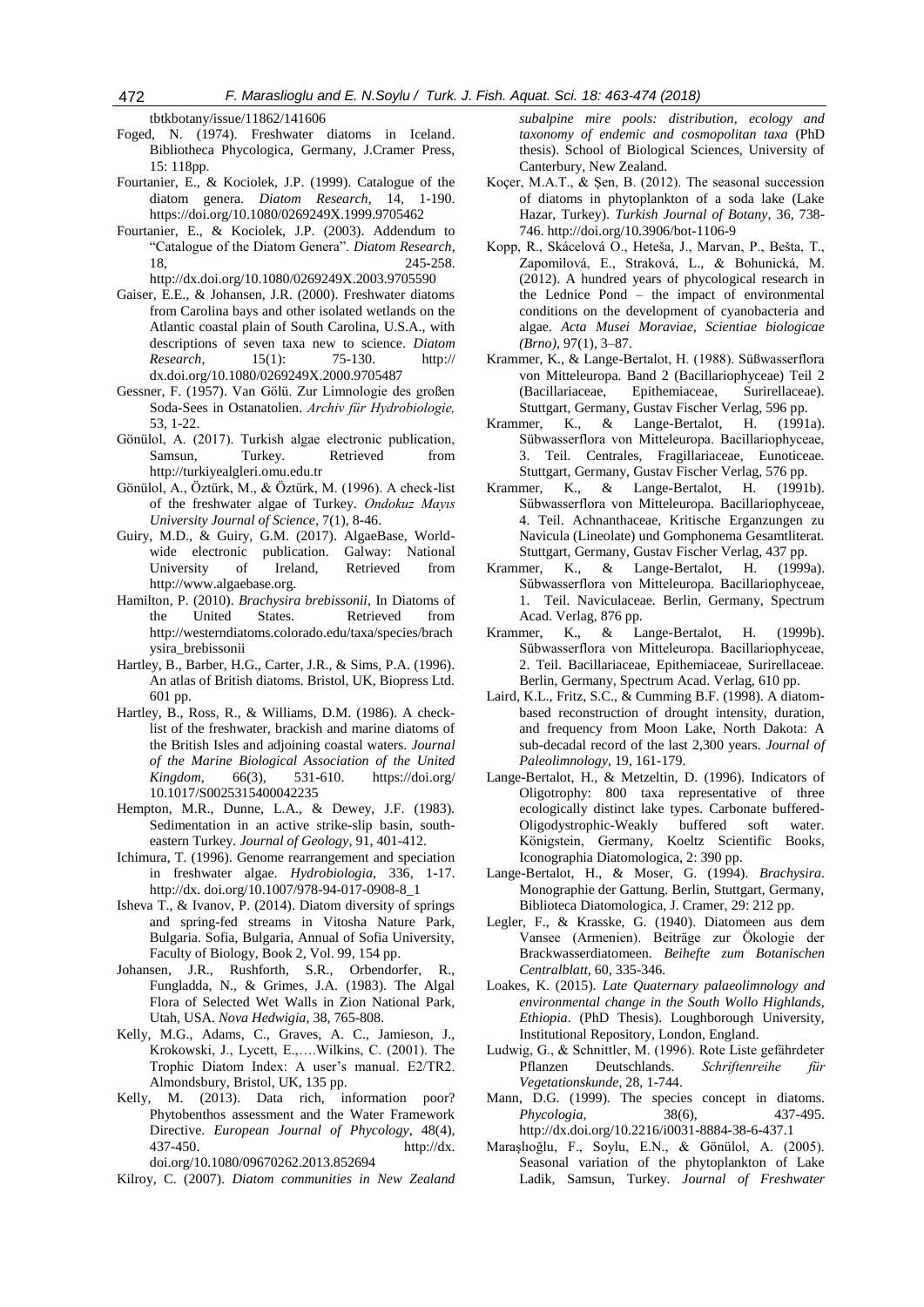- *Ecology*, 20(3), 549-554.
- http://doi.org/10.1080/02705060.2005.9664770
- Metzeltin, D., & Lange-Bertalot, H. (1998). Tropical diatoms of South America I: About 700 predominantly rarely known or new taxa representative of the neotropical flora. Germany, Koeltz Scientific Books, Iconographia Diatomologica, 5: 695 pp.
- Metzeltin, D., & Lange-Bertalot, H. (2007) . Tropical diatoms of South America II: Special remarks on biogeographic disjunction / Diversity-Taxonomy-Biogeography. Ruggell, Liechtenstein, Iconographia Diatomologica, A.R.G. Gantner Press, 18: 877 pp.
- Montoya-Moreno Y., Sala S., Vouilloud A., Aguirre N., & Plata Y. (2013). Lista de las diatomeas de ambientes continentales de Colombia. *Biota Colombiana*, 14(2), 13-78. http://doi.org/10.15472/rddjgp UTF-8 txt
- Moreno, D.G., Hubert-Ferrari, A., Moernaut, J., Fraser, J.G., Boes, X., Daele, M.V., … Batistw, M.D. (2011). Structure and recent evolution of the Hazar Basin: a strike-slip basin on the East Anatolian Fault, EasternTurkey. *Basin Research*, 23, 191-207. http://dx.doi.org/10.1111/j.1365-2117.2010.00476.x
- Ognjanova-Rumenova, N. (2001). Diatom analysis of Upper Quaternary lake sediments from Dalgoto ezero in Northern Pirin Mountains: I. Taxonomical remarks. *Phytologia Balcanica*, 7(2), 181-194.
- Ongun-Sevindik, T., Çelik, K., & Gönülol, A. (2010). Twenty-four New Records from Çaygören Reservoir Phytoplankton for Turkish Freshwater Algae. *Turkish Journal of Botany*, 31(4), 249-259. http://doi.org/10.3906/bot-0906-56.
- Ongun-Sevindik, T., Çelik, K., & Gönülol, A. (2011). Twenty New Records for Turkish Freshwater Algal Flora from Çaygören and Ikizcetepeler Reservoirs (Balıkesir, Turkey). *Turkish Journal of Fisheries and Aquatic Sciences*, 11, 399-406. <http://doi.org/> 10.4194/1303-2712-v11\_3\_09
- Ortiz-Lerín, R., & Cambra, J. (2007). Distribution and taxonomic notes of *Eunotia* Ehrenberg 1837 (Bacillariophyceae) in rivers and streams of Northern Spain. *Limnetica*, 26 (2), 415-434.
- Özer, T.B., Erkaya, İ.A., Udoh, A.U., Akbulut, A., Yıldız, K., & Şen, B. (2012). New records for the freshwater algae of Turkey (Tigris Basin). *Turkish Journal of Botany*, 36(6), 747-760. http://dx.doi.org/10.3906/bot-1108-16
- Öztürk, M., Gönülol, A., & Öztürk, M. (1995a). Türkiye alg florası için yeni bir kayıt: Pleurotaenium trabecular (Ehr.) ex Nägeli (Desmidiaceae), *Ondokuz Mayıs University Journal of Science*, 6(1), 212-218.
- Öztürk, M., Gezerler-Şipal, U., Güner, H., Gönülol, A., & Aysel, V. (1995b). *Closterium kuetzingii* Bréb. var. *kuetzingii* (Conjugatophyceae, Desmidiales), A new record for the algal flora of Turkey. *Ege Journal of Fisheries and Aquatic Sciences*, 12(1-2), 145-149.
- Pala, G. (2007). Planktonic algae and seasonal changes in the Gülüşkür section of Keban Dam Lake, II-Bacillariophyta. *Fırat University Journal of Science and Engineering*, 19(1), 23-32.
- Pardal, M.A., Marques, J.C., & Graça, M.A. (2002). Aquatic ecology of the Mondego River basin global importance of local experience. London, UK, Editeur, 576 pp.
- Park, J.S., Lee, S.D., Kang, S.E., & Lee, J.H. (2014). New records of the marine pennate diatoms in Korea. *Journal of Ecology and Environment*, 37(4), 231-244.

http://dx.doi.org/10.5141/ecoenv.2014.028

- Patrick, R., & Reimer, C.W. (1966). The diatoms of the United States I. Monographs of the Academy of Natural Sciences of Philadelphia. Pennsylvania, US, Sutterhouse, Litiz, Monograph No. 13, 688 pp.
- Patrick, R., & Reimer, C.W. (1975). The diatoms of the United States, exclusive of Alaska and Hawaii, Volume 2, Part 1-Entomoneidaceae, Cymbellaceae, Gomphonemaceae, Epithemaceae. Academy of Natural Sciences of Philadelphia, Pennsylvania,US, Sutterhouse, Litiz, Monograph No. 13, 213 pp.
- Pierre, J.F. (1996). Algal Community and Acidity of Small Streams in the Vosges Mountains. *Bulletin Des Académie Et Société Lorraines Des Sciences*, 35, 139- 156.
- Potapova, M. (2009). *Aulacoseira alpigena*, In Diatoms of the United States. Retrieved from http://westerndiatoms.colorado.edu/taxa/species/Aula coseira\_alpigena
- Potapova, M. (2011). *Navicula subrostellata*, In Diatoms of the United States. Retrieved from [http://westerndiatoms.colorado.edu/taxa/species/navic](http://westerndiatoms.colorado.edu/taxa/species/navicula_subrostellata) [ula\\_subrostellata](http://westerndiatoms.colorado.edu/taxa/species/navicula_subrostellata)
- Reichardt, E., & Lange-Bertalot, H. (1991). Taxonomische Revision des Artencomplexes um *Gomphonema angustum*‒*G. dichotomum*‒*G. intricatum*‒*G. vibrio* und ahnliche Taxa (Bacillariophyceae). *Nova Hedwigia*, 53(3-4): 519-544.
- Rimet, F. (2012). Recent views on river pollution and diatoms. *Hydrobiologia*, 683, 1-24. http://dx.doi.org/10.1007/s10750-011-0949-0
- Rott, E., Pipp, E., Pfister, P., Van Dam, H., Ortler, K., Binder, N., & Pall, K. (1999). Indikationslisten für Aufwuchsalgen in österreichischen Fliessgewässern. Teil 2: Trophieindikation (sowie geochemische Präferenzen, taxonomische und toxikologische Anmerkungen). Wasserwirtschaftskataster, Bundesministerium f. Land-u. Forstwirtschaft, Wien, Austria, 248 pp.
- Round, F., Crawford, R., & Mann, D. (1990). The diatoms. Bristol, England, Cambridge University Press, 747 pp.
- Sala, S.E., Duque, S.R., Núñez-Avellaneda M., & Lamaro, A.A. (2002). Diatoms from the Colombian Amazon: Some species of the genus *Eunotia*  (Bacillariophyceae). *Acta Amazonica*, 32(4), 589-603. http://dx.doi.org/10.1590/1809-43922002324603.
- Schröder, B. (1895). Kleinasiatische Algen. *La Nuova Notarisia: Rassegna Consacrata Allo Studio Delle Alghe*, 6, 99-106.
- Sgro G.V., Poole J.B., & Johansen, J.R. (2007). Diatom species composition and ecology of the Animas River Watershed, Colorado, USA. *Western North American Naturalist*, 67(4), 510-519. http://dx.doi.org/10.3398/1527- 0904(2007)67[510:DSCAEO]2.0.CO;2
- SHW, (1997). General Directorate of State Hydraulic Works report. Ladik project: The irrigation planning report of İbi and Havza plains. Samsun, Turkey, VIII. Regional Directorate of State Hydraulic Works, Planning Department, 135 pp.
- Sıvacı, E.R., & Pabuçcu, K. (2007). Epipelic and Epilithic Diatoms of the Balıklı Spa in Central Anatolia Turkey. *Journal of Freshwater Ecology*, 22(1), 145- 146.
	- http://dx.doi.org/10.1080/02705060.2007.9664154
- Sıvacı, R.E., Barinova, S., Solak, C.N., & Çobanoğlu, K. (2013). Ecological assesment of great Lota Lake